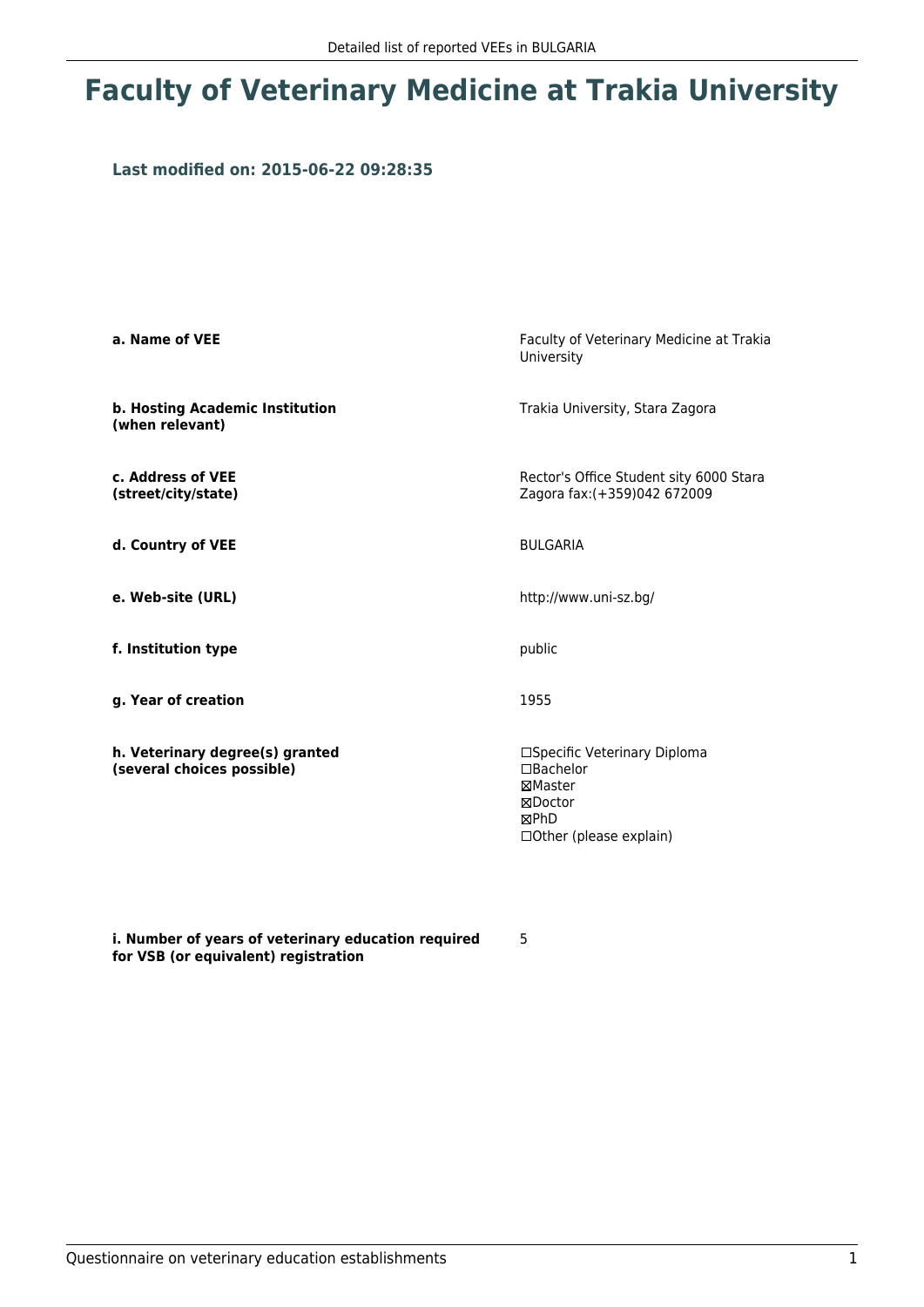### **j. Average number of veterinary students per class**

|                                                                                                   |                                                                                                                                                                   | 1st Year      |                                                                                                                                                       | 151-200 |
|---------------------------------------------------------------------------------------------------|-------------------------------------------------------------------------------------------------------------------------------------------------------------------|---------------|-------------------------------------------------------------------------------------------------------------------------------------------------------|---------|
|                                                                                                   |                                                                                                                                                                   | 2d Year       |                                                                                                                                                       | 101-150 |
|                                                                                                   |                                                                                                                                                                   | 3d Year       |                                                                                                                                                       | 101-150 |
|                                                                                                   |                                                                                                                                                                   |               | 4th Year                                                                                                                                              | 101-150 |
|                                                                                                   |                                                                                                                                                                   | 5th Year      |                                                                                                                                                       | 101-150 |
|                                                                                                   |                                                                                                                                                                   | 6th Year      |                                                                                                                                                       |         |
|                                                                                                   |                                                                                                                                                                   |               | 7th Year                                                                                                                                              |         |
| k. Average number of veterinary graduates per year<br>from the establishment                      |                                                                                                                                                                   | 101-150       |                                                                                                                                                       |         |
| I. Minimum education required for admission to the<br>establishment<br>(several choices possible) |                                                                                                                                                                   | Qualification | ⊠High School University Entrance<br>□Pre-Veterinary Science Diploma<br>□Pre-Veterinary Science Degree<br>□ Other specific VEE entrance qualifications |         |
| m. Is there a selection procedure at<br>(several choices possible)                                |                                                                                                                                                                   | □State level  | <b>⊠National level</b><br>□Establishment level                                                                                                        |         |
| n. National accreditation/certification/approval                                                  | Yes                                                                                                                                                               |               |                                                                                                                                                       |         |
|                                                                                                   | <b>Accrediting agency:</b>                                                                                                                                        |               |                                                                                                                                                       |         |
|                                                                                                   | <b>Name of the Agency</b><br><b>Address of the</b><br>Agency<br>Country of the<br>Agency<br>Date granted (yyyy-<br>mm-dd)<br><b>Period of validity</b><br>(years) |               | National Evaluation and Accreditation Agency                                                                                                          |         |
|                                                                                                   |                                                                                                                                                                   |               | 125 "Tsarigradsko Shose" Blvd., bl. 5, fl. 4,<br>North Wing Sofia 1113<br>http://www.neaa.government.bg/index.php/en/                                 |         |
|                                                                                                   |                                                                                                                                                                   |               | <b>Bulgaria</b>                                                                                                                                       |         |
|                                                                                                   |                                                                                                                                                                   |               | 2014-02-17                                                                                                                                            |         |
|                                                                                                   |                                                                                                                                                                   |               | 6                                                                                                                                                     |         |
| o. Regional accreditation/certification/approval                                                  |                                                                                                                                                                   | No            |                                                                                                                                                       |         |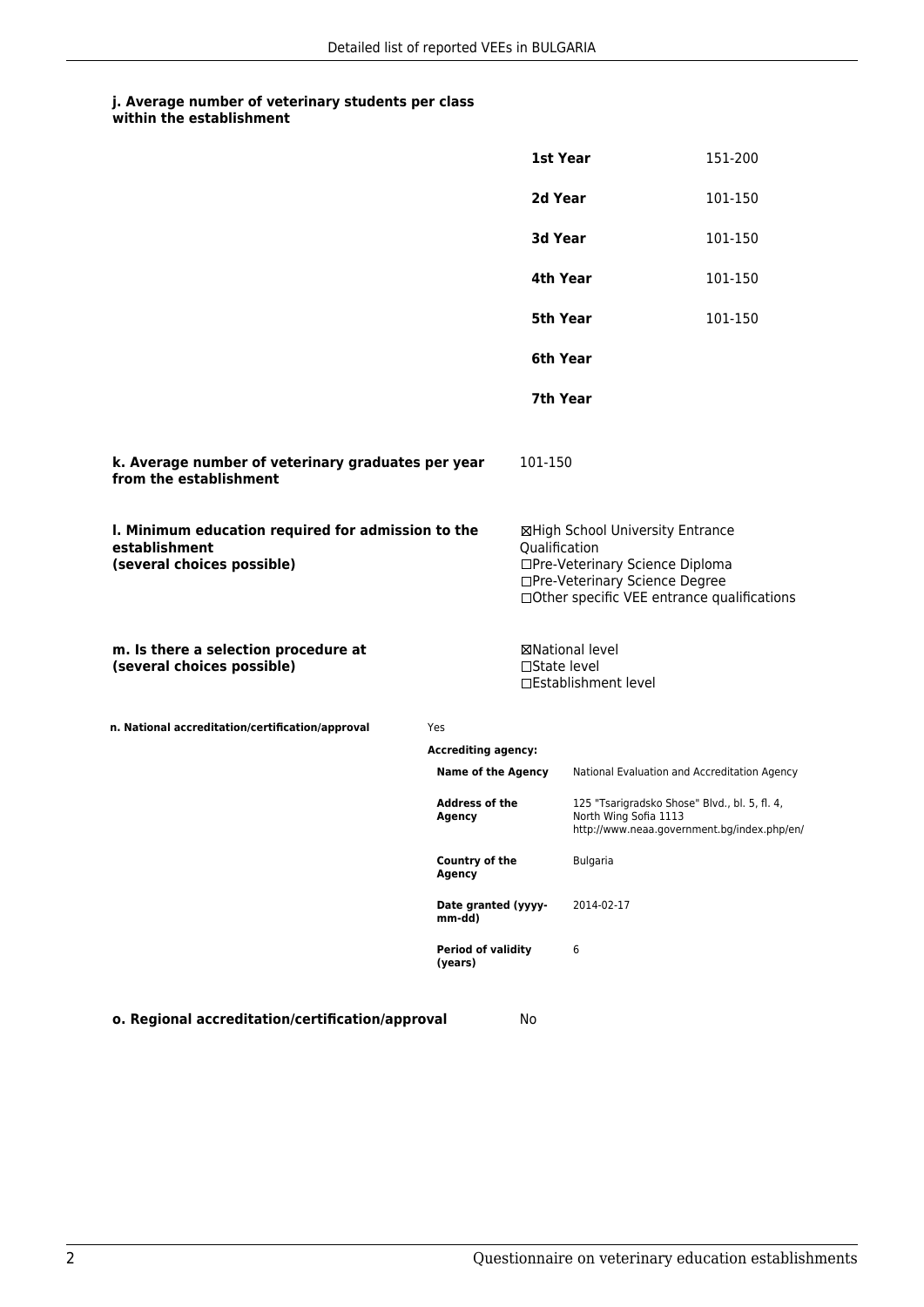#### **p. Any form of other international accreditation/certification/approval?**

Yes

**If yes, please provide a brief description.**

The Faculty has started aqccreditation procedure by the European Comittee of Veterinry Education (ECOVE). In April 2015, the ECOVE carried out its evaluiation.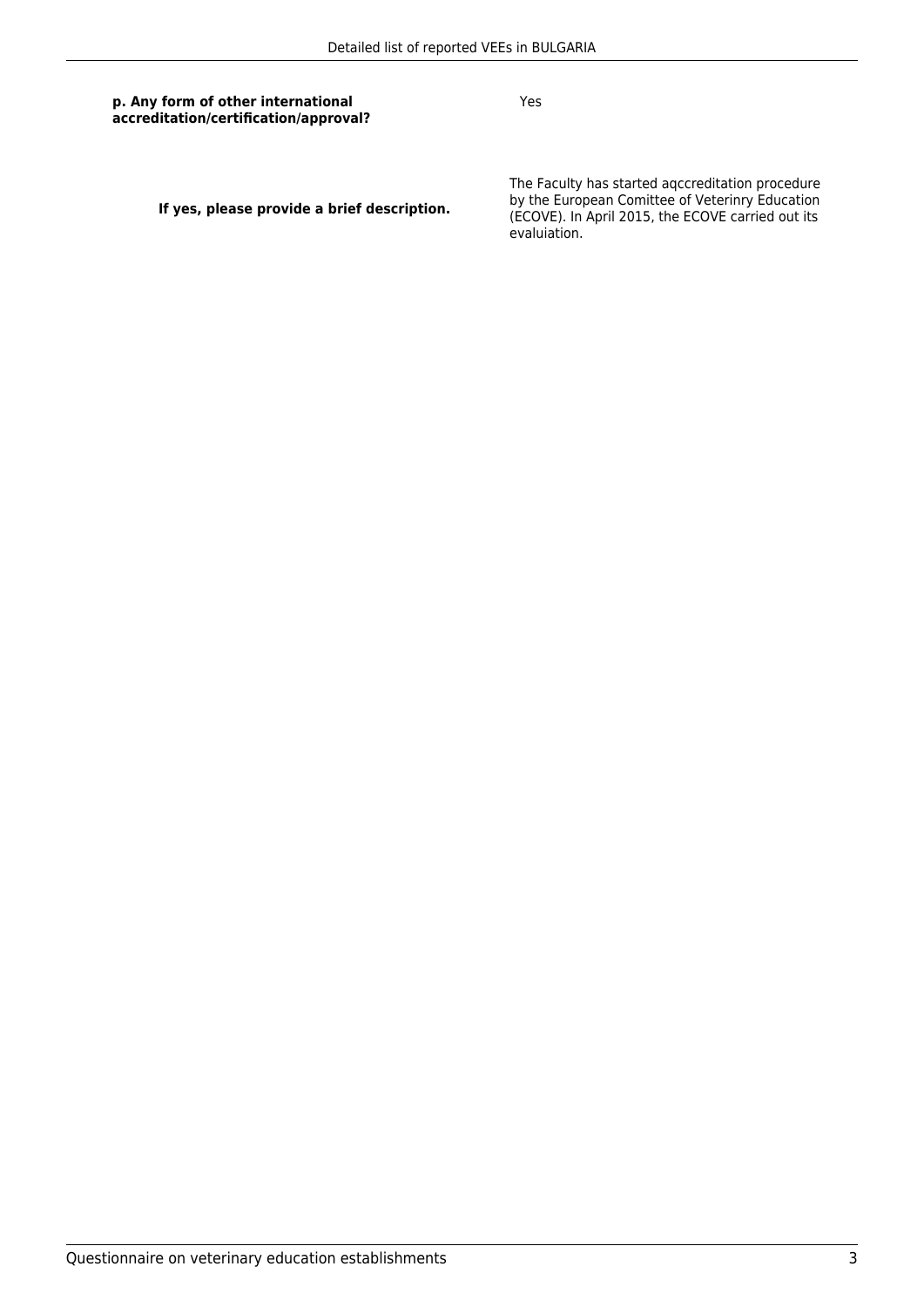# **Faculty of Veterinary Medicine at University of Forestry**

**Last modified on: 2015-06-23 15:19:28**

| a. Name of VEE                                                | Faculty of Veterinary Medicine at University<br>of Forestry                                                      |  |  |
|---------------------------------------------------------------|------------------------------------------------------------------------------------------------------------------|--|--|
| b. Hosting Academic Institution<br>(when relevant)            | University of Forestry, Sofia                                                                                    |  |  |
| c. Address of VEE<br>(street/city/state)                      | Rector's Office 1797 Sofia 10 Kliment Ohridski<br>Blvd, Bulgaria fax: (+359)28622830                             |  |  |
| d. Country of VEE                                             | <b>BULGARIA</b>                                                                                                  |  |  |
| e. Web-site (URL)                                             | fvm ltu@yahoo.com                                                                                                |  |  |
| f. Institution type                                           | public                                                                                                           |  |  |
| g. Year of creation                                           | 1994                                                                                                             |  |  |
| h. Veterinary degree(s) granted<br>(several choices possible) | □Specific Veterinary Diploma<br>□Bachelor<br>⊠Master<br>⊠Doctor<br>⊠PhD<br>⊠Other (please explain)<br><b>DSc</b> |  |  |

5

**i. Number of years of veterinary education required for VSB (or equivalent) registration**